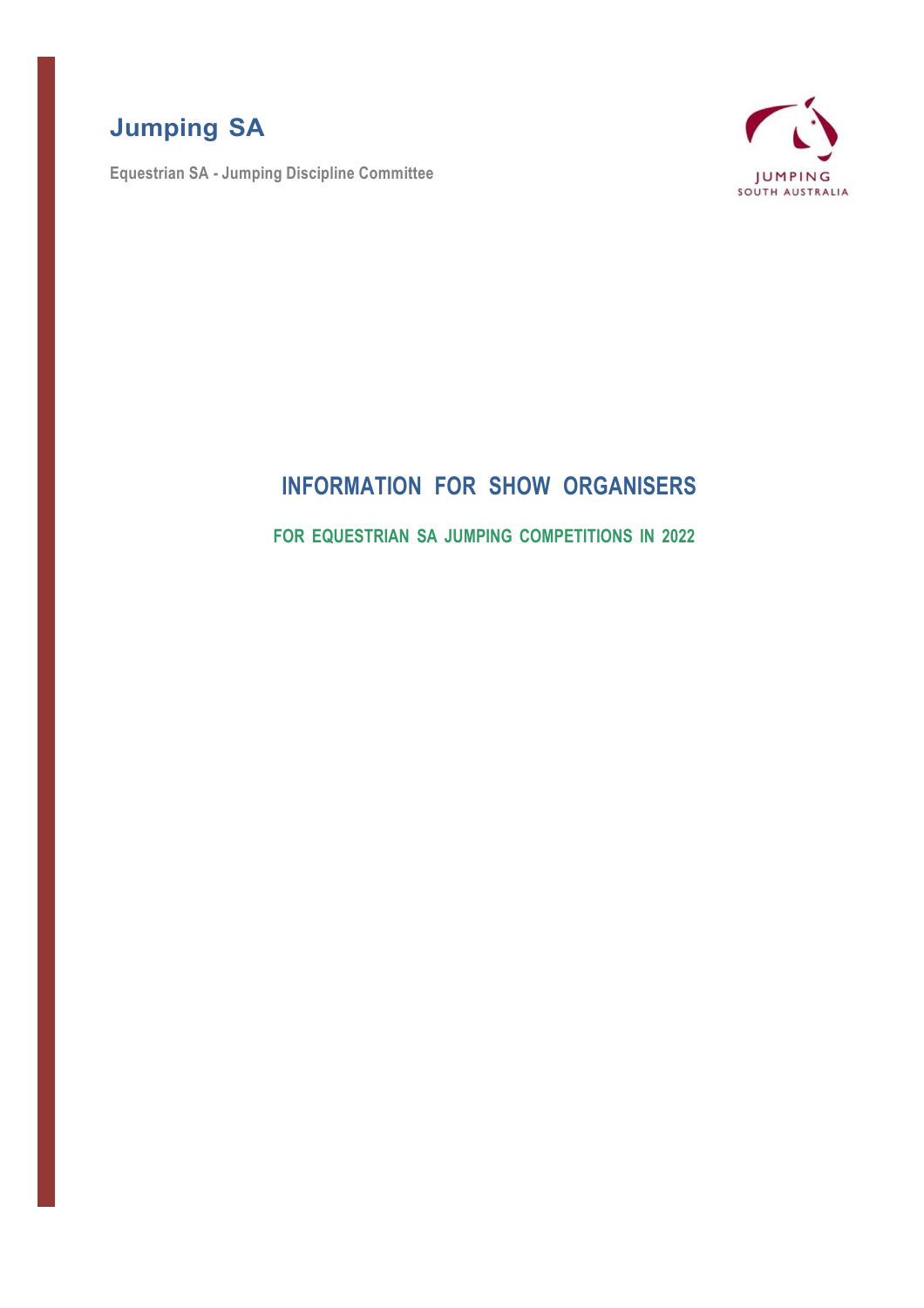# **Introduction**

The information contained in this document is provided as a guide to help you with the planning and approval of your jumping classes and scheduling of your program.

It will be particularly important if you have been allocated one or more of the following Jumping competitions that comprise our annual State Jumping Awards, Championships and League/Series events.

- SA Country Championships
- Balharry Cup 2022
- Fosters Cup 2022
- Senior League 2022
- Southern Sport Horses League
- Junior League 2022
- Novice League 2022

Other information relating to jumping in South Australia can be obtained by viewing the Equestrian SA website – click Sports / Jumping SA. Alternatively, please contact one of the Jumping SA Committee members who will be happy to assist you.

We wish you every success for your event.

## **Jumping SA – Role of the Committee**

The role of the Equestrian South Australia Jumping Committee (known as Jumping SA) is to manage and promote jumping on behalf of the ESA Board within South Australia.

Through Equestrian SA's website www.sa.equestrian.org.au you can access the contact details of current committee members and the Jumping SA Committee Role document which describes their responsibility to manage the sport. This can be found at www.sa.equestrian.org.au/jumping/what-is-jumping

From the Jumping SA section, you can also access Show Dates, National Jumping Rules, Leaderboards and Squad information.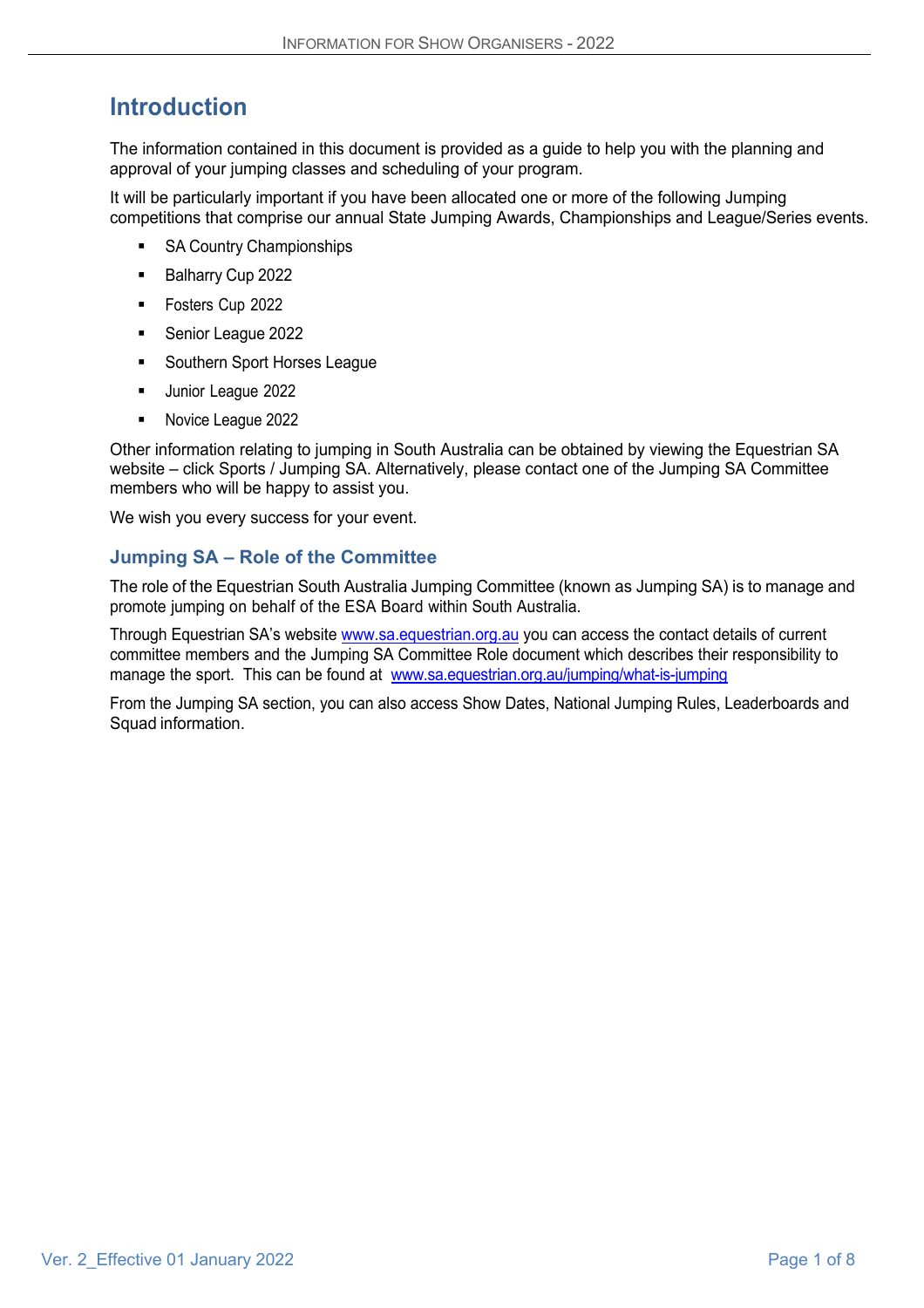# **Scheduling Jumping Events for the Annual Calendar**

The Jumping SA committee will conduct an annual meeting (usually in May) inviting representatives from all SA Jumping Clubs. The meeting will allow Jumping Clubs to discuss and negotiate dates for their events for the next 12 months, avoiding any possible clashes with Agricultural Shows and other key events.

The agreed calendar dates must be approved by the Jumping SA committee and cannot be altered without their endorsement.

*The Jumping SA committee will provide all jumping clubs with information for their web pages where appropriate.*

## **Approval of Programs**

All Jumping Event programs are to be presented to the Jumping SA Committee for approval before being published. If applicable, Show Organisers will be advised of any recommended amendments. For full details visit Equestrian SA's website www.sa.equestrian.org.au

click - Sports/JumpingSA/ForShowOrganisers/ShowProgramApproval

## **Organising Committees – Judges, Course Designers and Officials**

Organising Committees (OC) are reminded to only utilise the services of qualified EA Judges and Course Designers who are accredited to judge and design at the appropriate level of the competitions at your show. They must also be current financial members of EA.

Please remind your officiating Judge and Course Designer of their expectation to be familiar with the rules and guidelines pertaining to the State Award and Series classes and apply them in addition to their knowledge of the current Australian National Jumping Rules and EA General Regulations.

In accordance with the Equestrian Australia Code of Conduct pertaining to Horse Welfare which states that the welfare of the horse is paramount, OCs are strongly encouraged to engage an EA (or FEI) accredited Steward to monitor the warmup area. Please note that Stewards are not Gate Marshals.

Reminder: All competitions 1.05m and above with 15 or more horses and which carry a total of \$200 or more in prize money will count for points. *There are some exceptions to this rule as outlined under Article 283 of the EA National Jumping Rules*.

OCs should obtain the full name and EA number of both horse and rider via their entry system.

Judges are to record all placegetters with the full name and EA number of both horse and rider. This will help with the correct identification for administration recording responsibilities as required by Equestrian Australia, ESA, and Jumping SA. The ESA Office requires that the Judge send the score sheets and Results template electronically to admin@equestriansa.com.au within 14 days.

*Separate results from Award and Series classes (excluding SA Country Championships) indicating 1st - 5th place* also need to be reported to Jumping SA after the show so the Leaderboard can be updated without delay. *Where possible, a representative from Jumping SA will obtain these details from the Judge at the show. Alternatively, a photograph of the relevant score sheets can be emailed to jumping@equestriansa.com.au*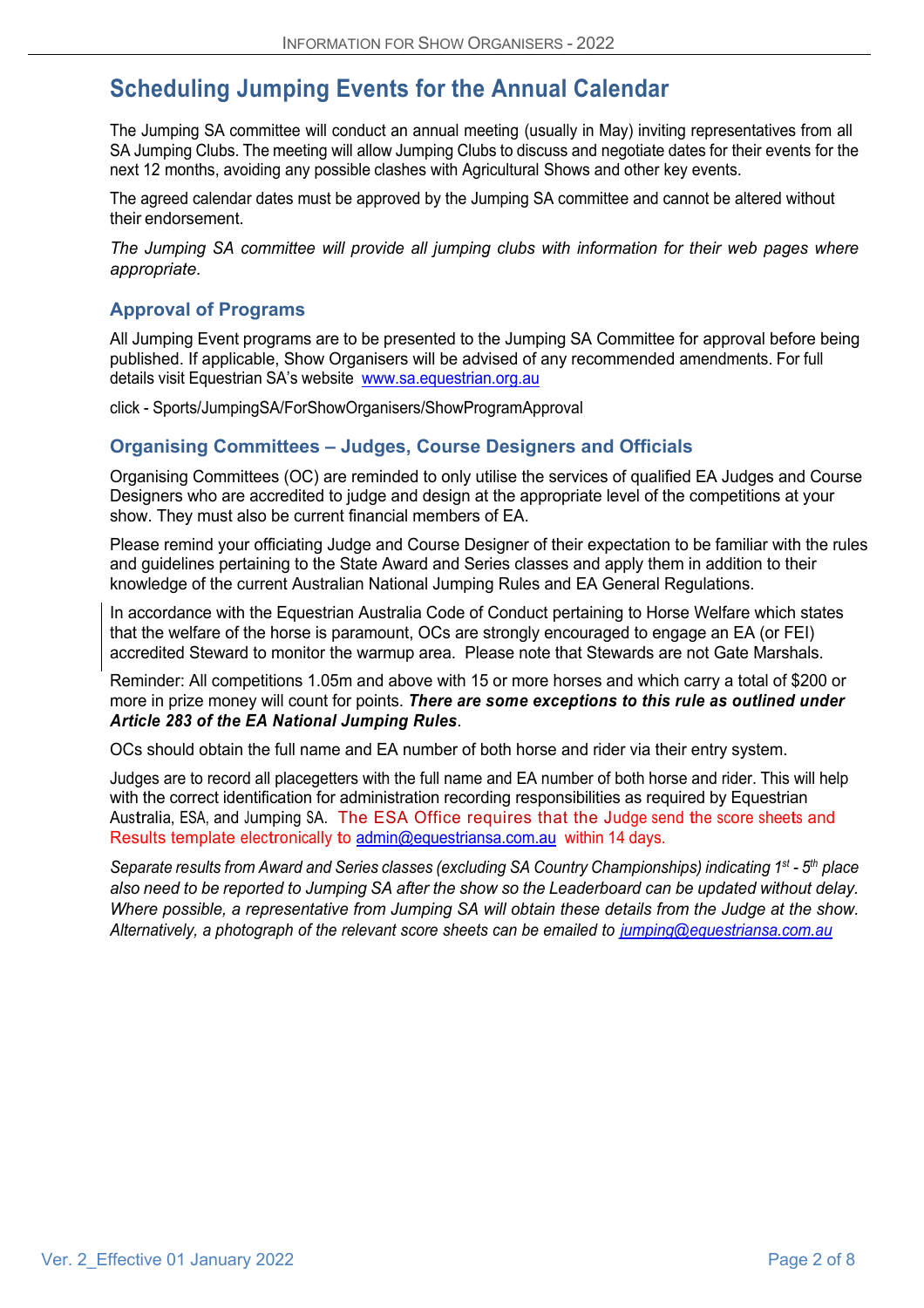## **Program Details**

As per National rules, all classes 1m and over need to be referred to in metres (i.e., 1.05m, 1.20m, 1.30m). Under 1m, heights can be advertised as cm (i.e., 90cm).

The Article number, under which the class is being run, must be stated in the program.

### **Running Classes Concurrently**

Jumping classes can be run concurrently. It is a great way of offering two separate classes within one. You must state in the program which events are run concurrently and that Horse/Rider combinations can only enter in either Class A or B, not both. As an example:

Class 1A. Junior 1.05m. Article 238.2.2 1st \$... 2nd \$... 3rd \$... 4th \$...

Entry \$...

#### *Class 1A and 1B will be run concurrently. Horse/Rider combinations can only enter either A or B, not both.*

Class 1B. Open 1.05m. Article 238.2.21<sup>st</sup> \$... 2<sup>nd</sup> \$... 3<sup>rd</sup> \$... 4<sup>th</sup> \$...

Entry \$...

*Class 1A and 1B will be run concurrently. Horse/Rider combinations can only enter either A or B, not both.*

#### *Split Concurrent Height Competitions*

When more than one competition is run within the same height competition, only the competition(s) with the relative restrictions and that meet the point system criteria will count for points. Horses will only be eligible to compete in one competition. To reduce the time required to run these competitions, separate draws are recommended. See Article 283.5 of the National Jumping Rules for more detailed information.

#### **Amateur Classes**

We encourage and support the inclusion of Amateur classes. Again, these classes can run concurrently with another class.

*See Article 255 Amateur Riders, Juniors and Young Riders of the EA National Jumping Rules for eligibility and course restrictions.*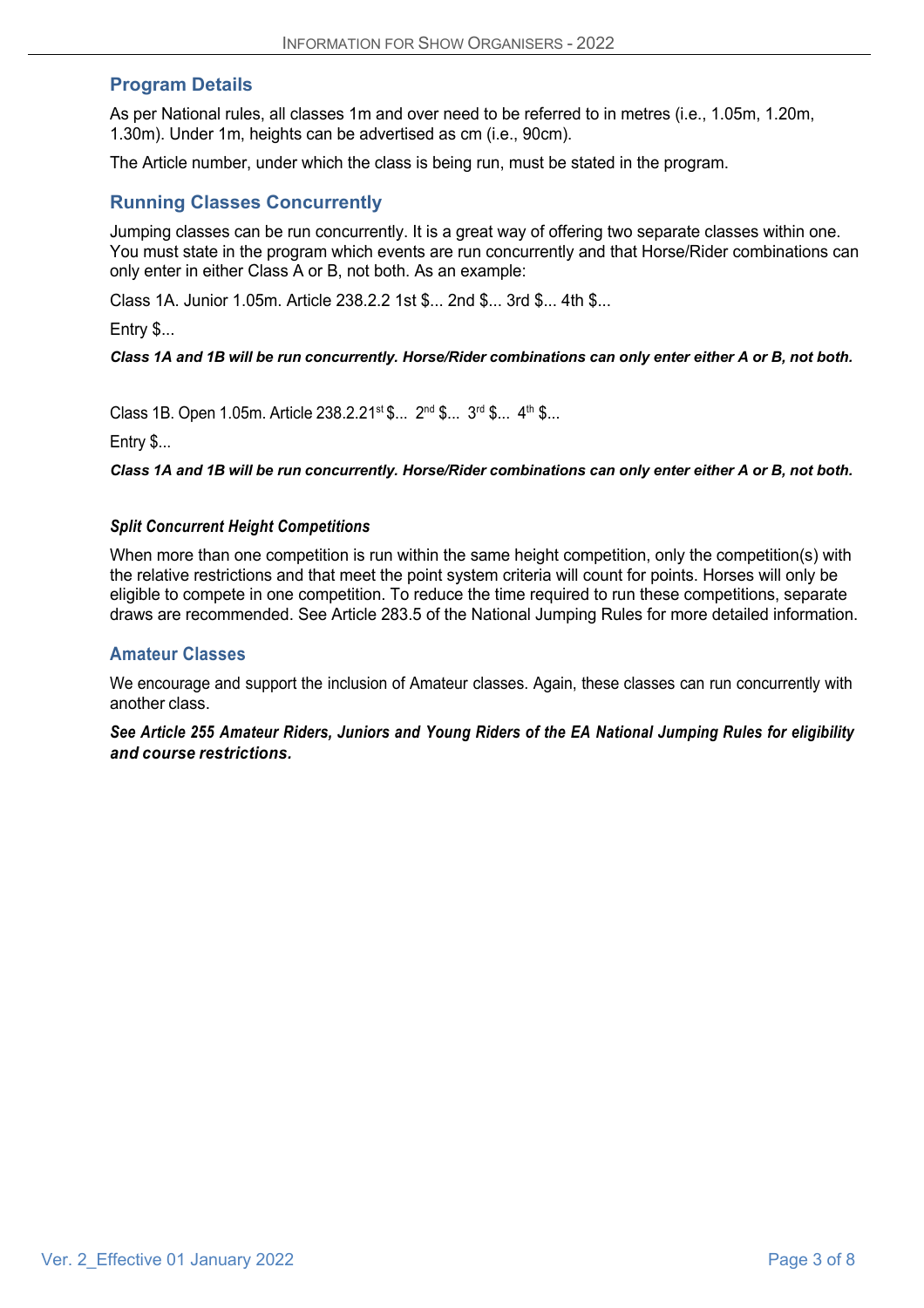## **Annual Championship and State Award Classes**

Please find below a guide to running the following Championship, State Award classes or Series events:

- SA Country Championships
- Balharry Cup 2022
- § Fosters Cup 2022

As previously mentioned in the 'Organising Committees / Judges and Course Designer' section, please ensure score sheets and results templates are completed with all relevant details and submitted electronically to the ESA Office admin@equestriansa.com.au within 14 days.

Separate results from Award and Series classes (excluding SA Country Championships) indicating 1st - 5th place also need to be reported to Jumping SA after the show so the Leaderboard can be updated without delay. Where possible a representative from Jumping SA will obtain these details from the Judge at the show. Alternatively, a photograph of the relevant score sheets can be emailed to. jumping@equestriansa.com.au

#### **SA Country Jumping Championships**

As a tribute to Henly Exell's contribution to jumping in South Australia, the Henly Exell Cup is awarded to the winner of the SA Senior Country Jumping Championships.

The Jumping SA committee recommends allocation of the SA Country Championships based on the following factors.

- 1. The Show is conducted at a venue with suitable grounds and facilities.
- 2. The Show Committee has a history of being capable of conducting a class of this nature.
- 3. The Show has a history of attracting reasonable entries.
- 4. The Show would benefit through increased status if conducting this class.

The class must be a minimum of 1.30m. There must be at least 2 vertical fences at 1.35m and 2 spread fences at 1.30m high by 1.50m wide. The first fence and the first fence of the first combination may be 1.25m.

Any Agricultural Show that meets the class requirements (or a Show located 100kms from the Adelaide CBD that meets the class requirements), may apply to run the SA State Country Championships.

If the show has been allocated a round of the Balharry Cup, this class can also be the Country Jumping Championship Class, BUT Balharry Cup rules must apply.

The Henly Excell Cup is held at the ESA Office and will be awarded in the name of the winner. Shows holding this event may present a token trophy on the day.

#### *NOTE: A Junior Country Championship class can be run at the same approved show with or without a Fosters Cup, BUT Fosters Cup rules must apply.*

#### **Balharry Cup**

To honour James Balharry's contribution to jumping in SA, the Balharry Cup is presented to the Owner of the SA registered Horse gaining the most points in the Balharry Cup classes.

The South Australian rider gaining the most points in classes which count towards the Balharry Cup will be awarded SA Senior Jumping Rider of the Year.

Points will be allocated from 1 January to 31 December each year. The classes to count towards this Cup (and the Leading Senior Rider) will be published via the Jumping SA Show Calendar.

Where an equality of placing occurs, the points allocated to those placings will be added together and divided by the number of competitors sharing those placings. Fractions of 0.5 or more will be rounded up, fractions less than 0.5 will be rounded down.

Entries of any competitor who meets ESA membership obligations must be accepted for a class which carries points towards the Balharry Cup, and in the prior 1.30m (warm up) class.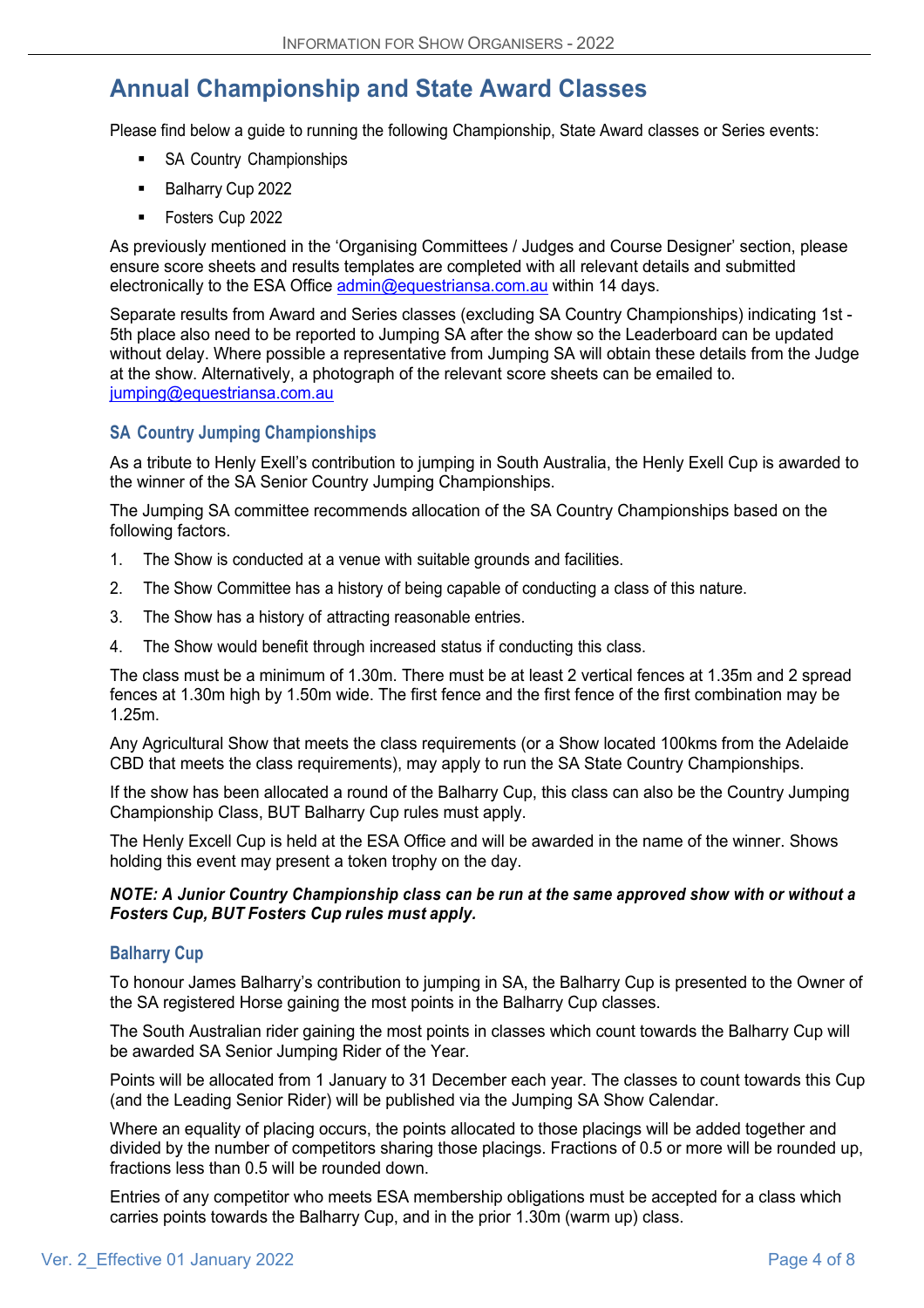- The competition must be the main class of the event, held between 11am-3pm. The Jumping SA Committee may give permission to OCs to run outside of these times should it be necessary, e.g., should an OC wish to hold the competition indoors in the evening.
- Must be judged under Table A; Article 238.2.2, or 273.3.3.1
- The first round height to be 1.40m. The class height must be published in the schedule.
- First obstacle and part 'A' of the combination/s may be 5cm lower.
- If the above requirements are not met for any reason other than weather/ground conditions the competition results will not count towards the yearly total.
- Should the Balharry Class be held indoors the recommended first round height is 1.35m.
- All events conducting Balharry Cup classes must schedule a warm-up class at 1.30metres prior the Balharry class.
- Placings must be awarded to 5th place. Points are awarded to 5th place.

#### **Fosters Cup**

Donated by Laurie Foster in memory of his late wife Ruth Foster, for her contribution to jumping in SA. The Fosters Cup is presented to the Owner of the SA registered Horse ridden by a junior competitor, gaining the most points in the Fosters Cup classes.

The South Australian rider gaining the most points in classes which count towards the Fosters Cup will be awarded SA Junior Jumping Rider of the Year.

Points will be allocated from 1 January to 31 December each year. The classes to count towards this Cup (and the Leading Junior Rider) will be published via the Jumping SA Show Calendar.

Where an equality of placing occurs, the points allocated to those placings will be added together and divided by the number of competitors sharing those placings. Fractions of 0.5 or more will be rounded up, fractions less than 0.5 will be rounded down.

Entries of any Junior competitor who meets ESA membership requirements must be accepted for a class which carries points towards the Fosters Cup and a class at 1.10m prior to the Fosters Cup.

The competition must be the main class of the event, held between 11am-3pm. The Jumping SA Committee may give permission to OCs to run outside of these times should it be necessary, e.g., should an OC wish to hold the competition indoors in the evening

- Judged under Table A, Article 238.2.2, or 273.3.3.1
- First round height to be 1.15m. First round height must be publicised in the schedule.
- First obstacle and part 'A' of the combination/s may be 5cm lower.
- If the above requirements are not met for any reason other than weather/ground conditions the competition results will not count towards the yearly total.
- Placings must be awarded to  $5<sup>th</sup>$  place. Points are awarded to 5th place.
- Where a Fosters Cup class in conducted indoors the first round recommended height is at least 1.10m.
- All events conducting Fosters Cup classes must schedule a class at 1.10m prior to the Fosters Cup.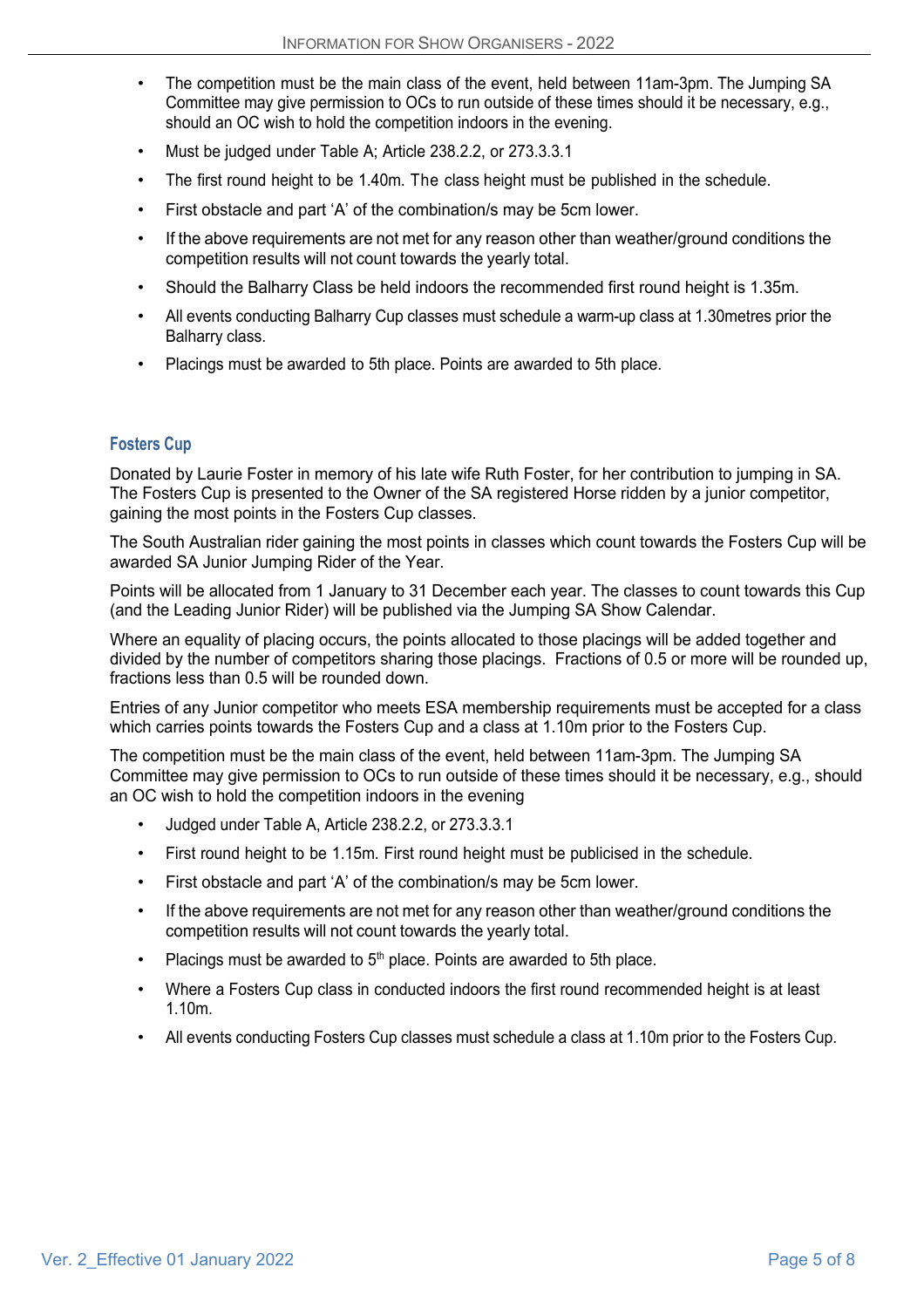## **Annual Series Events - SA State Jumping Leagues**

In 2022, Jumping SA will be conducting four circuit competitions:

- 1. "Senior League" –First round height 1.30m.
- 2. "Southern Sport Horses League" First round height 1.20m.
- 3. "Junior League" First round height 1.15m.
- 4. "Novice League" --First round height 1.05m

#### **Horse and rider combinations may only participate in ONE League during 2022**.

The event must recognise the support of "The Sponsor" in their program as described, and over the public- address system on the day. The shows that have been allocated ESA League classes (Senior; Southern Sport Horses; Junior and Novice Leagues) will be published on the ESA Jumping web page at the beginning of each competition year.

Jumping SA will contribute \$550 (+ GST if applicable) to the shows approved to conduct these four classes and will pay on receipt of an appropriate invoice. To receive payment, invoices must be submitted no later than *30 days after the event.*

#### **Senior League**

The Senior League must not be the combined with any other competition at the event unless approved by the Jumping SA Committee.

- The Senior League is open to any senior rider/horse combination the rider being 18 years old or above in the calendar year of the competition.
- Rider/Horse combinations entered in the Novice League or Southern Sport Horses League in the calendar year are ineligible for points.
- Class description must include 'Jumping SA" Senior League and all specific rules listed below:
	- $\circ$  Organisers may add any additional sponsors name to the class description.
	- o Class must be judged under Table A; Article 238.2.2 or 273.3.3.1
	- o First round height 1.30m. (First obstacle and part 'A' of the combination/s may be 5cm lower).
	- $\circ$  If the above requirements are not met for any reason other than weather/ground conditions thecompetition results will not count towards the yearly total.
	- |Ribbons and Prize Money to be awarded to 1st, 2nd, 3rd, 4th, 5th.
- Points awarded: 1st 5 points, 2nd 4 points, 3rd 3 points, 4th 2 points, 5th 1 point

*For 2022, the Senior League is kindly sponsored by Jumping South Australia and will be named: "Jumping SA Senior League."*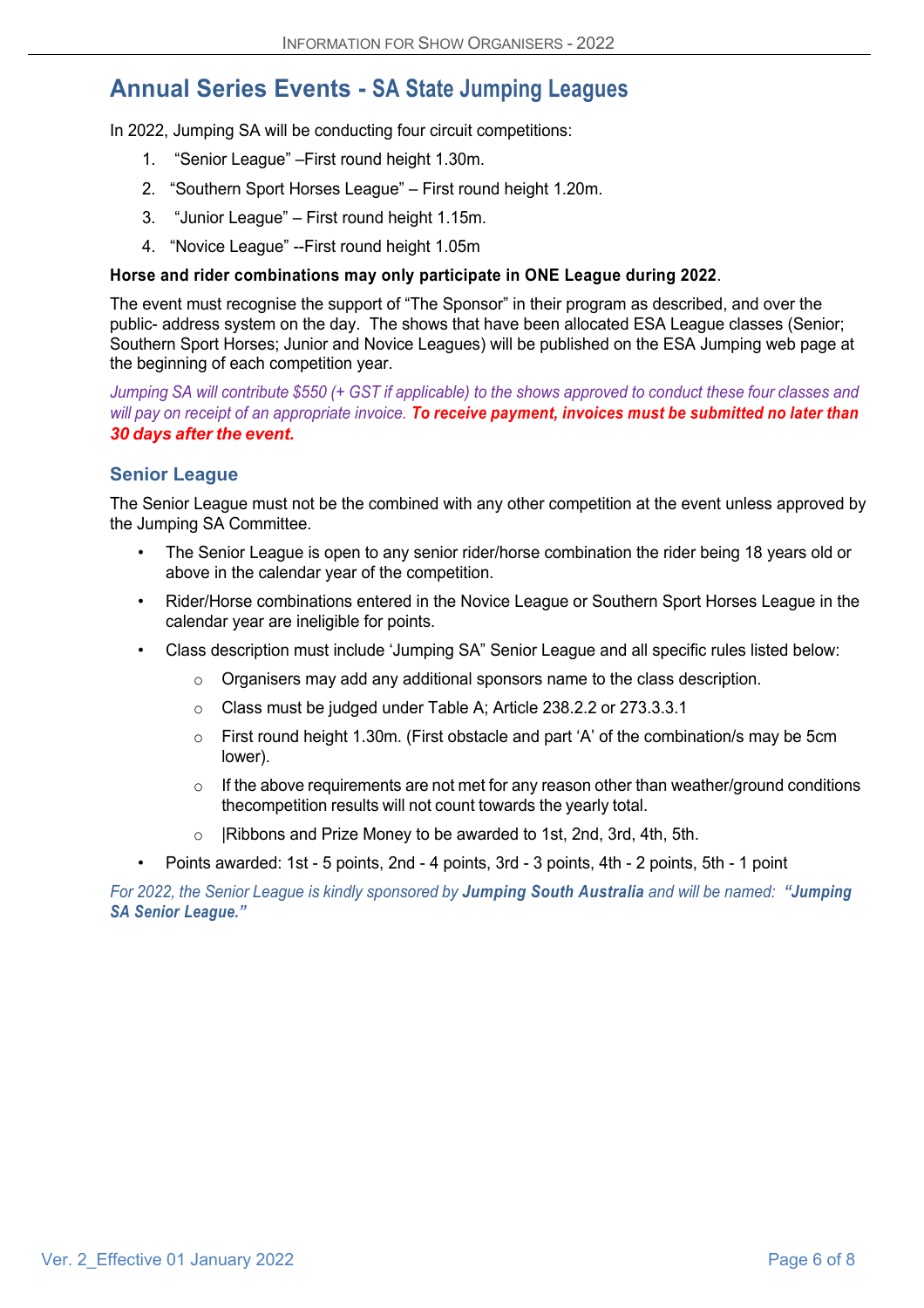## **Southern Sport Horses League**

The Southern Sport Horses League must not be the combined with any other competition at the event unless approved by the Jumping SA Committee.

- The Southern Sport Horses League is open to any rider/horse combination.
- Rider/Horse combinations entered in either the Novice League or Senior league in the calendar year are ineligible for points in the Southern Sport Horses League.
- Class description must include 'Southern Sport Horses" League and all specific rules listed below:
	- $\circ$  Organisers may add any additional sponsors name to the class description.
	- o Class must be judged under Table A; Article 238.2.2 or 273.3.3.1
	- $\circ$  First round height 1.20m. (First obstacle and part 'A' of the combination/s may be 5cm lower).
	- $\circ$  If the above requirements are not met for any reason other than weather/ground conditions thecompetition results will not count towards the yearly total.
	- o Ribbons and Prize Money to be awarded to 1st, 2nd, 3rd, 4th, 5th.
- Points awarded: 1st 5 points, 2nd 4 points, 3rd 3 points, 4th 2 points, 5th 1 point

*For 2022, the Southern Sport Horses League is kindly sponsored by Southern Sport Horses and will be named: "Southern Sport Horses League."*

#### **Junior League**

- The Junior League is open to any junior rider/horse combination.
- Rider/Horse combinations entered in the Novice or Southern Sport Horses League in the calendar year are ineligible for Junior League points.
- Class description must include **"***Jumping SA* **Junior League"**.
	- o Organisers may add any additional sponsors name to the class description.
	- o Class must be judged under Table A, Article 238.2.2, or 273.3.3.1
		- First round height to be 1.15m. (First obstacle and part 'A' of the combination/s may be 5cm lower).
	- $\circ$  If the above requirements are not met for any reason other than weather/ground conditions thecompetition results will not count towards the yearly total.
	- o
- Ribbons and Prize Money to be awarded to 1st, 2nd, 3rd, 4th, 5th.
- Points awarded: 1st 5 points, 2nd 4 points, 3rd 3 points, 4th 2 points, 5th 1 point

For 2022, the Junior League is kindly sponsored by **Jumping South Australia** and will be named: **"Jumping SA Junior League."**